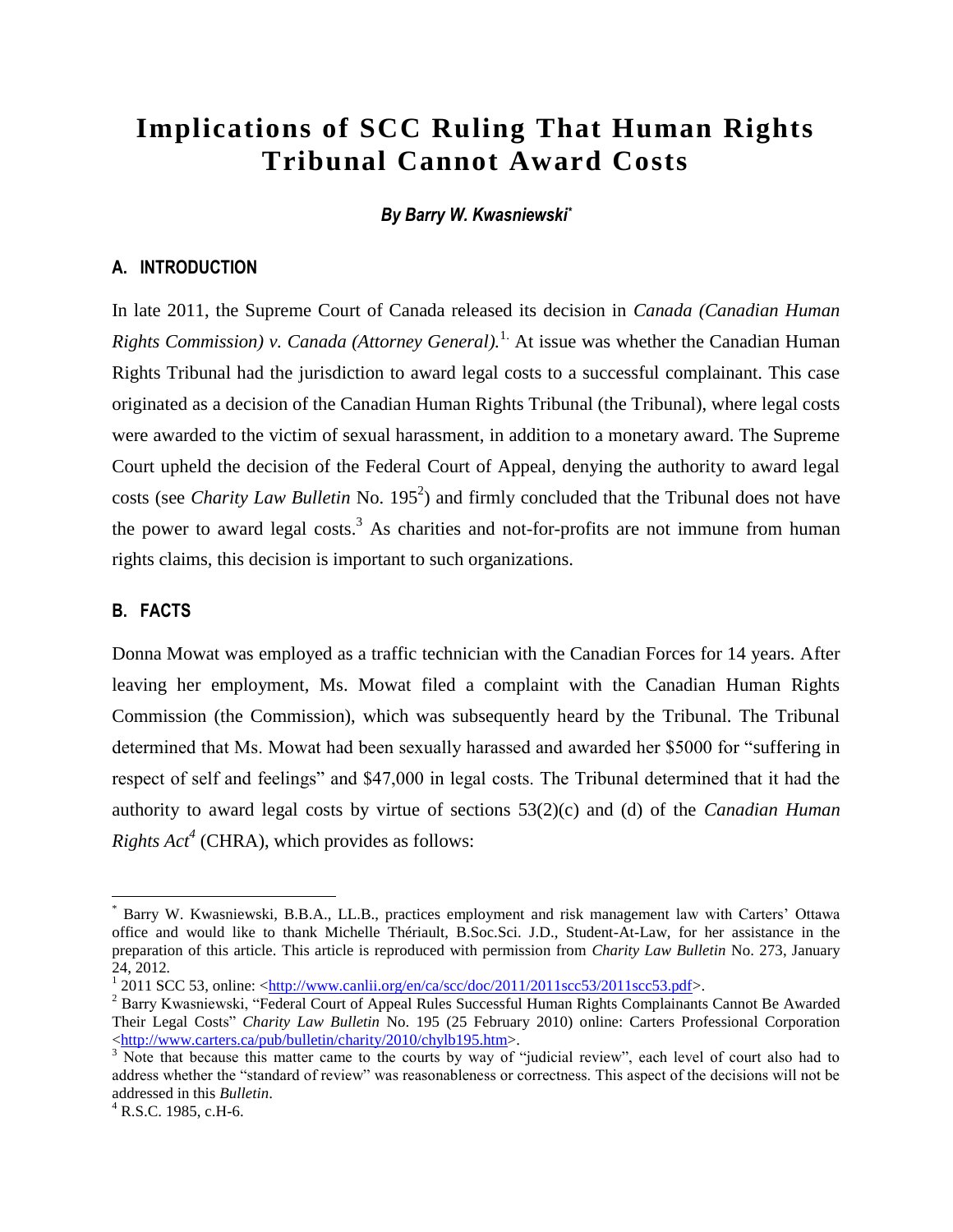53(2) If at the conclusion of the inquiry the member or panel finds that the complaint is substantiated, the member or panel may, subject to section 54, make an order against the person found to be engaging or to have engaged in the discriminatory practice and include in the order any of the following terms that the member or panel considers appropriate:

(*c*) that the person compensate the victim for any or all of the wages that the victim was deprived of and for any expenses incurred by the victim as a result of the discriminatory practice;

(*d*) that the person compensate the victim for any or all additional costs of obtaining alternative goods, services, facilities or accommodation and for any expenses incurred by the victim as a result of the discriminatory practice;

The Tribunal based its decision on two considerations. First, it determined that the term "expenses incurred" in the relevant provisions was wide enough to include legal costs. Second, the Tribunal determined that there were compelling policy considerations to allow costs which related to access to the human rights adjudication process. As previously mentioned, this interpretation was rejected by the Federal Court of Appeal and the Supreme Court of Canada.

### **C. ANALYSIS OF THE SUPREME COURT OF CANADA DECISION**

...

The Supreme Court determined that the question of whether the Tribunal has the authority to award costs is simply a question of statutory interpretation. According to the modern theory of statutory interpretation, this entails seeking the intent of Parliament by "reading the words of the provision in their entire context and according to their grammatical and ordinary sense, harmoniously with the scheme and object of the Act and the intention of Parliament."<sup>5</sup> Further, because the legislation in question is human rights legislation, in must also be "interpreted liberally and purposively so that the rights enunciated are given their full recognition and effect<sup>"6</sup>

As such, the Court undertook an interpretive analysis, examining the text, context and purpose of the provisions. With regard to the text of the provision, the Court determined that the phrase "any expenses incurred by the victim as a result of the discriminatory practice" should not be

 $\overline{a}$ 

<sup>5</sup> *Supra note 1,* at para 33.

<sup>6</sup> *Ibid.*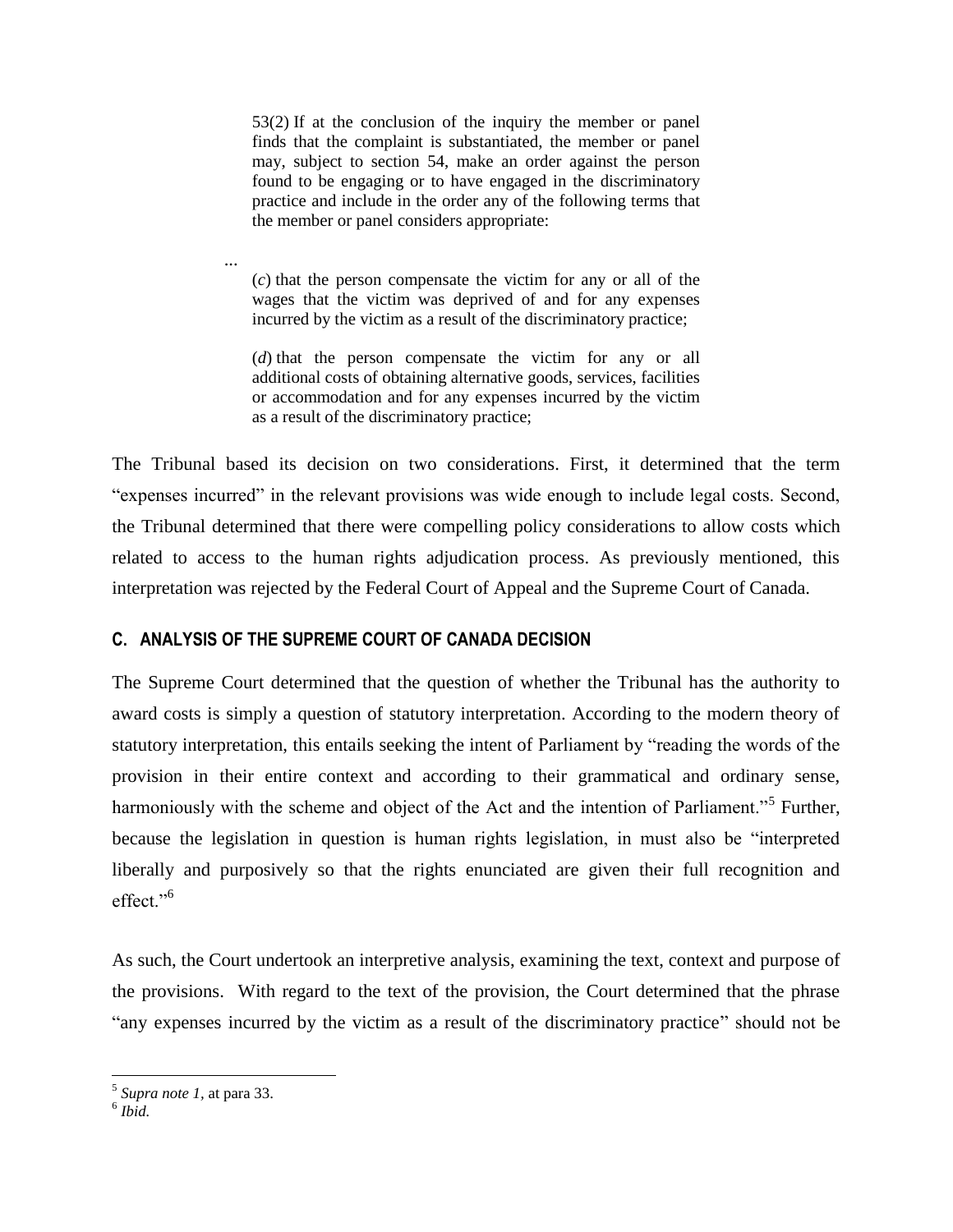interpreted to include legal costs because each time the phrase is used in the legislation, it is preceded by a particular type of expense to be covered. That is, had Parliament intended for this phrase to include all costs and expenses, it would not have specified particular types of expenses. To interpret the provision otherwise would make the listing of types of expenses redundant. As Parliament is presumed to not create redundant legislation, the Court concluded that "any expenses" did not refer to legal costs.

In further examining the text of the provision, the Court noted that the term "cost" is a legal term of art that is well-understood to mean legal costs, a meaning that is distinct from compensation or expenses. The Court reasoned that if Parliament had intended for legal costs to be awarded, it would have used the widely accepted term. Finally, the legislation also included a \$5000 limit to monetary awards for pain and suffering. The Court concluded that this limit is difficult to reconcile with an interpretation that would allow legal costs to be awarded in an unlimited amount.

With regard to the context of the provision, the Court considered its legislative history. The Court examined previous drafts of the legislation, which contained the term "costs". This suggests that Parliament had considered this language but deliberately chose not to include it. The legislative history further demonstrated that Parliament initially chose to give the Commission an active role in litigating on behalf of complainants instead of giving the Tribunal the jurisdiction to award costs.

The Court further examined the context by considering the Commission's own understanding of costs authority and by considering parallel provincial legislation. The Commission has consistently stated that the CHRA does not confer legal cost jurisdiction, and has repeatedly urged Parliament to address this. Further in any parallel provincial legislation in which there is the authority to award legal costs, the term "cost" is used.

Finally, with regard to the purpose, the Court concluded that though the interpretation is meant to be broad and liberal in order to give effect to the purpose of human rights legislation, it cannot replace a textual and contextual analysis. As such, the Court concluded that "the text, context and